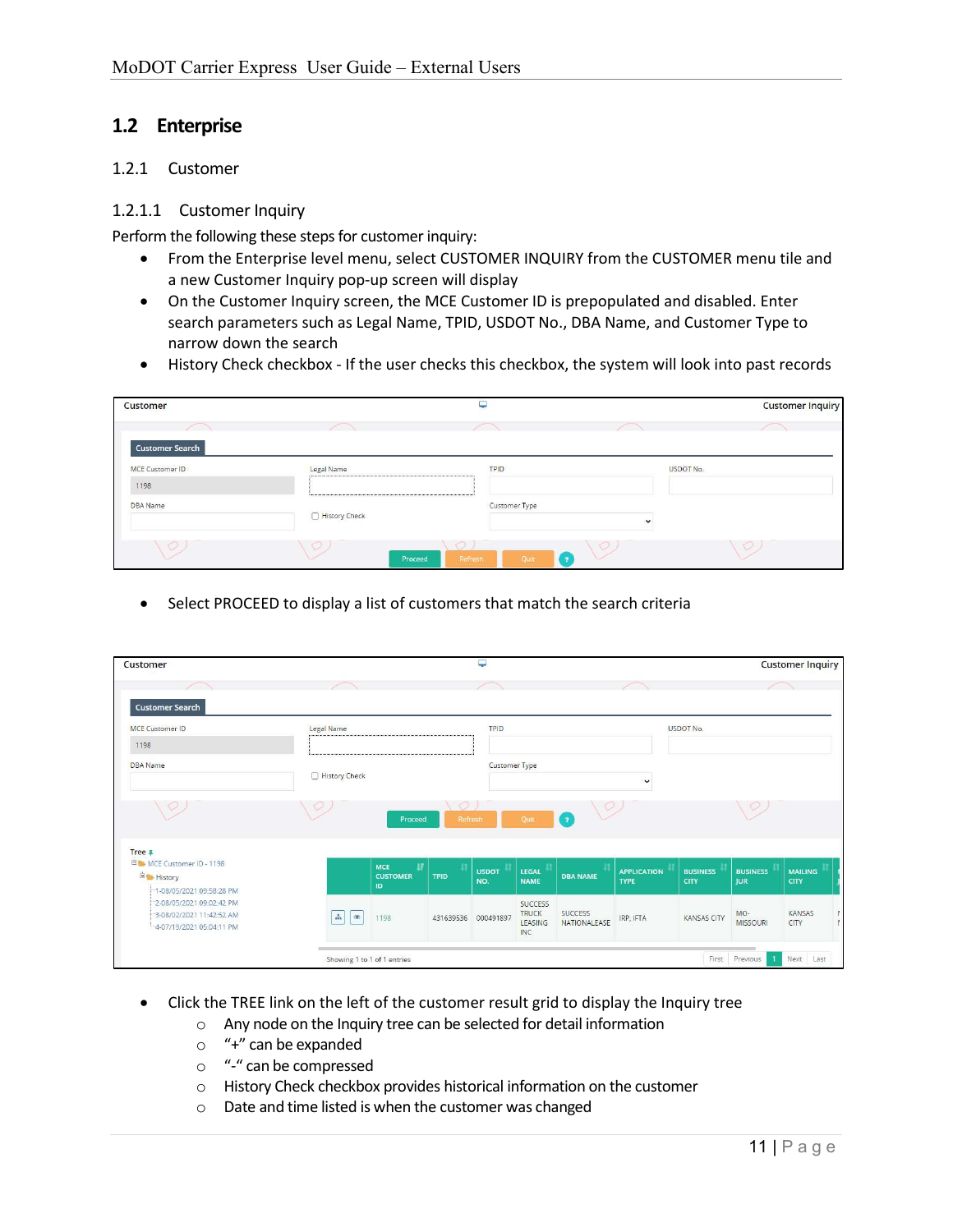Select VIEW link on the far right of the customer entry to display detailed information about the Customer

| <b>Customer Details</b>            |                                                          |                                                      |                          |
|------------------------------------|----------------------------------------------------------|------------------------------------------------------|--------------------------|
| MCE Customer ID 1198               | Legal Name<br><b>SUCCESS TRUCK LEASING</b><br><b>INC</b> | <b>DBA</b> Name<br><b>SUCCESS NATIONALEASE</b>       | Carrier Type C - CARRIER |
| Registrant Type<br>C - Corporation | <b>Customer Status</b><br>A - ACTIVE                     | AP Vendor ID                                         | AP Address ID            |
| Credential Language<br>Preference  | System Credit Allowed Y                                  | Minimum System Credit<br>Balance Amount              |                          |
| <b>ENGLISH</b>                     |                                                          | \$0.00                                               |                          |
| <b>Business Address</b>            |                                                          |                                                      |                          |
| Street 77 S JAMES ST               | Zip Code 64116                                           | Jur MO - MISSOURI                                    | City KANSAS CITY         |
| County CLAY                        | Country US                                               | Address Overridden N                                 |                          |
| <b>Mailing Address</b>             |                                                          |                                                      |                          |
| Street PO BOX 2346                 | Zip Code 64116                                           | Jur MO-MISSOURI                                      | City KANSAS CITY         |
| County CLAY                        | Country US                                               | Address Overridden N                                 |                          |
| <b>Business Customer Details</b>   |                                                          |                                                      |                          |
| TPID 431639536                     | USDOT No. 000491897                                      | <b>Primary Contact Name</b><br><b>AMBER WOODROMF</b> | Email                    |

### 1.2.2 User

### 1.2.2.1 User Profile

A user can update their profile using the user profile function. Perform the following steps to update your user profile:

- From the Enterprise level menu, select USER PROFILE from the USER menu tile.
- The User ID and User Name fields are pre-populated and disabled.
- Email enter a valid email address.
- The Address section displays with previously entered information and is enabled to allow changes. User can add the address if it does not appear.
- Make any appropriate updates and click PROCEED. Then click PROCEED from the verification page to apply the changes.